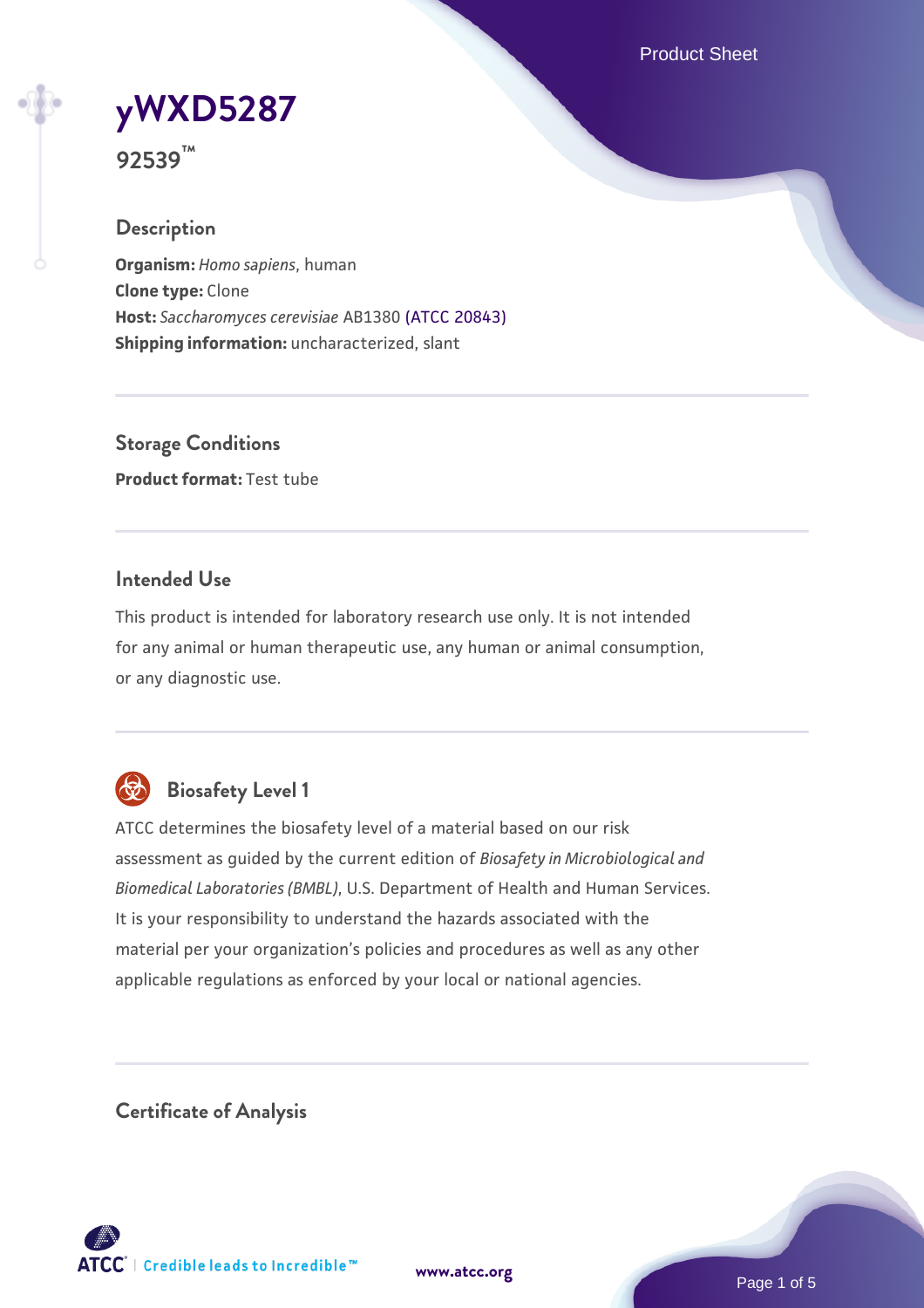

For batch-specific test results, refer to the applicable certificate of analysis that can be found at www.atcc.org.

### **Insert Information**

**Type of DNA:** genomic **Genome:** Homo sapiens **Chromosome:** X X pter-q27.3 **Gene name:** DNA Segment, single copy **Gene product:** DNA Segment, single copy [DXS4240] **Gene symbol:** DXS4240 **Contains complete coding sequence:** Unknown **Insert end:** EcoRI

#### **Vector Information**

**Intact vector size:** 11.454 **Vector name:** pYAC4 **Type of vector:** YAC **Host range:** *Saccharomyces cerevisiae*; *Escherichia coli* **Vector information:** other: telomere, 3548-4235 other: telomere, 6012-6699 Cross references: DNA Seq. Acc.: U01086 **Cloning sites:** EcoRI **Markers:** SUP4; HIS3; ampR; URA3; TRP1 **Replicon:** pMB1, 7186-7186; ARS1, 9632-10376

### **Growth Conditions**

**Medium:**  [ATCC Medium 1245: YEPD](https://www.atcc.org/-/media/product-assets/documents/microbial-media-formulations/1/2/4/5/atcc-medium-1245.pdf?rev=705ca55d1b6f490a808a965d5c072196)



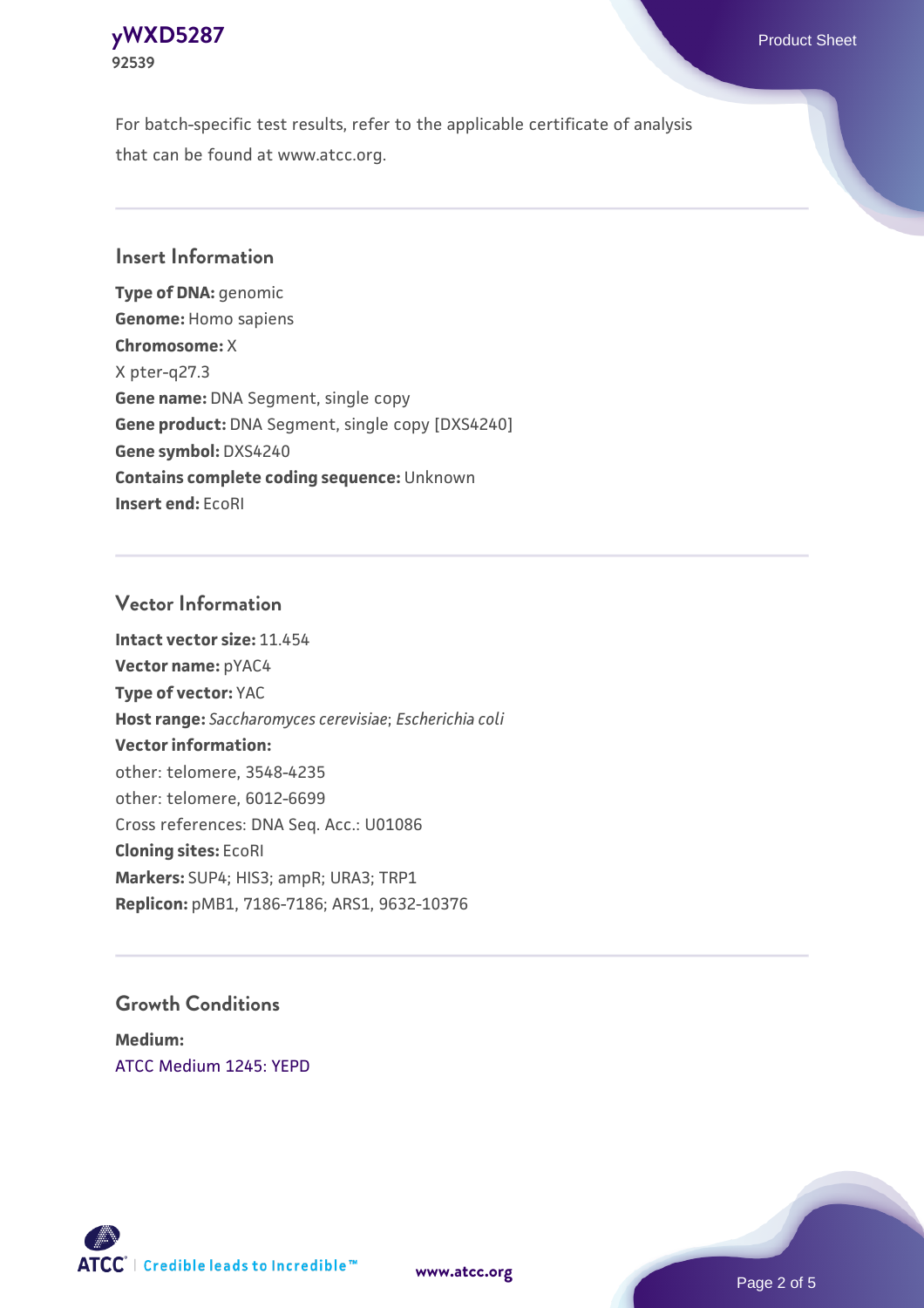**[yWXD5287](https://www.atcc.org/products/92539)** Product Sheet **92539**

**Temperature:** 30°C

#### **Notes**

More information may be available from ATCC (http://www.atcc.org or 703- 365-2620).

# **Material Citation**

If use of this material results in a scientific publication, please cite the material in the following manner: yWXD5287 (ATCC 92539)

#### **References**

References and other information relating to this material are available at www.atcc.org.

#### **Warranty**

The product is provided 'AS IS' and the viability of ATCC® products is warranted for 30 days from the date of shipment, provided that the customer has stored and handled the product according to the information included on the product information sheet, website, and Certificate of Analysis. For living cultures, ATCC lists the media formulation and reagents that have been found to be effective for the product. While other unspecified media and reagents may also produce satisfactory results, a change in the ATCC and/or depositor-recommended protocols may affect the recovery, growth, and/or function of the product. If an alternative medium formulation or reagent is used, the ATCC warranty for viability is no longer valid. Except as expressly set forth herein, no other warranties of any kind are

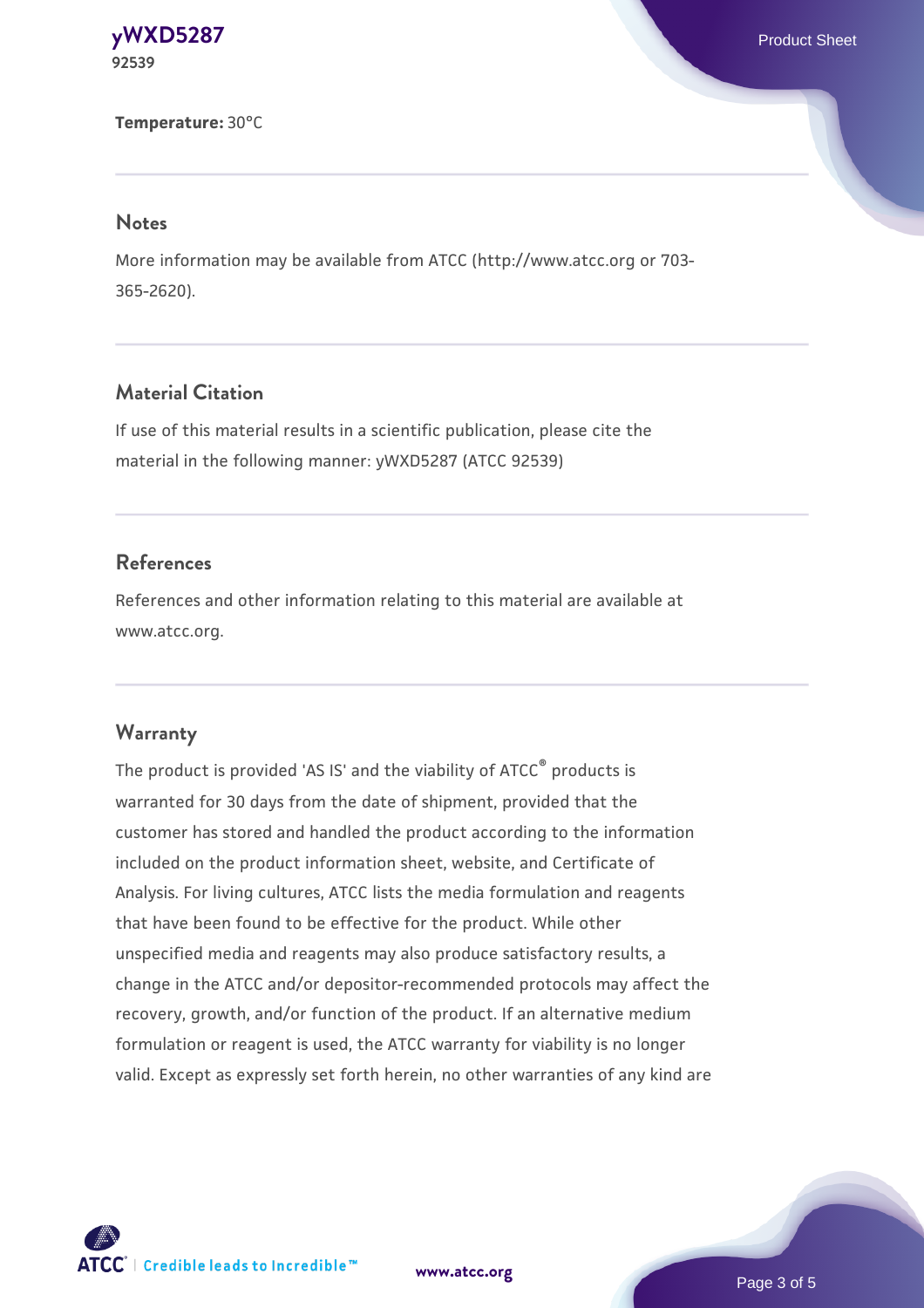

provided, express or implied, including, but not limited to, any implied warranties of merchantability, fitness for a particular purpose, manufacture according to cGMP standards, typicality, safety, accuracy, and/or noninfringement.

### **Disclaimers**

This product is intended for laboratory research use only. It is not intended for any animal or human therapeutic use, any human or animal consumption, or any diagnostic use. Any proposed commercial use is prohibited without a license from ATCC.

While ATCC uses reasonable efforts to include accurate and up-to-date information on this product sheet, ATCC makes no warranties or representations as to its accuracy. Citations from scientific literature and patents are provided for informational purposes only. ATCC does not warrant that such information has been confirmed to be accurate or complete and the customer bears the sole responsibility of confirming the accuracy and completeness of any such information.

This product is sent on the condition that the customer is responsible for and assumes all risk and responsibility in connection with the receipt, handling, storage, disposal, and use of the ATCC product including without limitation taking all appropriate safety and handling precautions to minimize health or environmental risk. As a condition of receiving the material, the customer agrees that any activity undertaken with the ATCC product and any progeny or modifications will be conducted in compliance with all applicable laws, regulations, and guidelines. This product is provided 'AS IS' with no representations or warranties whatsoever except as expressly set forth herein and in no event shall ATCC, its parents, subsidiaries, directors, officers, agents, employees, assigns, successors, and affiliates be liable for indirect, special, incidental, or consequential damages of any kind in connection with or arising out of the customer's use of the product. While reasonable effort is made to ensure authenticity and reliability of materials on deposit, ATCC is not liable for damages arising from the misidentification or misrepresentation of such materials.



**[www.atcc.org](http://www.atcc.org)**

Page 4 of 5